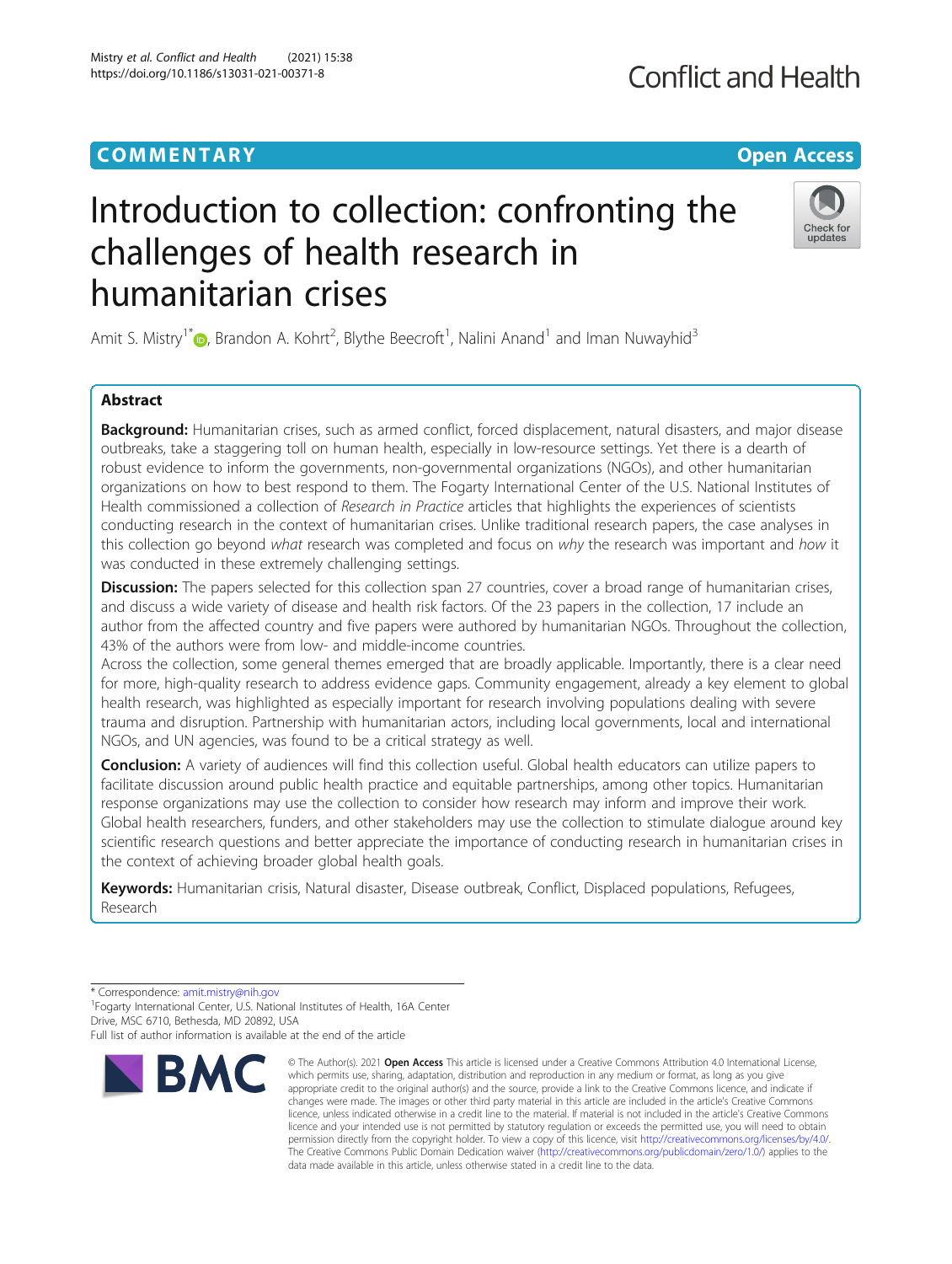# Background

Hundreds of millions of people around the world are affected by humanitarian crises, such as armed conflict, forced displacement, natural disasters, and major disease outbreaks. Globally, one in six children lives in or near a conflict zone [\[1](#page-5-0)] and nearly 80 million people are forcibly displaced from their homes [[2\]](#page-5-0). The frequency, intensity, and complexity of these crises has steadily increased over the past several decades with some countries facing multiple crises at once or dealing with protracted crises that continue for decades [\[3](#page-5-0)]. In just the past two years, parts of the world faced severe hurricanes, wildfires, and floods, while armed conflicts continued unabated and millions of refugees remained unable to return home. On top of all of this, the world is simultaneously dealing with the global COVID-19 pandemic.

These crises take a staggering toll on human health, especially in low-resource settings. Yet there is a dearth of robust evidence to inform the governments, nongovernmental organizations (NGOs), and other humanitarian organizations responding to them [[4\]](#page-5-0). The Fogarty International Center (FIC) of the U.S. National Institutes of Health (NIH) initiated a project on Advancing Health Research in Humanitarian Crises facilitated by and cochaired by the authors of this paper. The project convened a workshop at NIH in April 2018, which informed an analysis paper and call to action for the global health research community [[5](#page-5-0)]. Through these efforts, the project co-chairs concluded that despite the challenges to conducting research in humanitarian settings, there are examples of high-quality research in the field that should be shared more widely to increase awareness and promote learning.

Accordingly, this collection of Research in Practice articles highlights the experiences of scientists conducting research in the context of humanitarian crises. Unlike traditional research papers, the case analyses in this collection go beyond what research was conducted and focus on why the research was important and how it was conducted in these extremely challenging settings. The case analyses respond to these questions by describing the story behind the research and delving into issues specific to the humanitarian setting.

The objectives of this collection of case analyses were to:

- 1. Highlight common challenges and share strategies for overcoming the difficulties of conducting health research in humanitarian crises in different settings and contexts.
- 2. Demonstrate the feasibility and importance of health research in humanitarian crises, thereby encouraging researchers and research funders to

conduct and support more, high-quality health research in these contexts.

3. Identify scientific areas of high public health significance that can best be addressed through health research in humanitarian settings.

To conceptualize and develop the collection, FIC convened a Steering Committee with representatives from academia from low- and middle-income countries (LMICs) and high-income countries (HICs), a humanitarian NGO, and several NIH Institutes and Centers. A call for proposals was issued in November 2018 and 51 applications were received. The Steering Committee reviewed and scored submissions based on the following selection criteria:

- 1. Scientific and public health relevance of research question
- 2. Appropriateness of research approach and design
- 3. Research conducted in the context of a humanitarian crises
- 4. Articulation of specific challenges and the strategies used to address them
- 5. Completeness in responding to the call for proposals
- 6. Expertise of the submitting team
- 7. Overall fit for inclusion in the collection

From the submissions, 24 proposals were selected for development into case analysis papers based on scoring from the Steering Committee. Final selection decisions also ensured LMIC and HIC authorship and diversity across geographic locations of studies, types of humanitarian crises (including acute and protracted crises), health and disease areas, and types of research. Each case analysis follows a standardized framework developed by the Steering Committee with input from the editorial staff of Conflict and Health, BMC Public Health, and the publisher, Springer Nature. Steering Committee members also reviewed drafts of each paper prior to submission for standard peer review by the journals.

For the purposes of this collection, the term "humanitarian crisis" was broadly defined to include: man-made disasters, including armed conflict, forced displacement, and refugee crises; natural disasters, such as floods, earthquakes, droughts, etc.; and major disease outbreaks (e.g. the 2014–2016 Ebola Outbreak in West Africa). "Health research in humanitarian crises" is inclusive of health research conducted in the setting of a humanitarian crisis and/or health research on a population directly affected by a humanitarian crisis (e.g. a refugee population fleeing conflict, relocated to a more stable setting).

The studies described in this collection took place prior to the COVID-19 pandemic. Nevertheless, the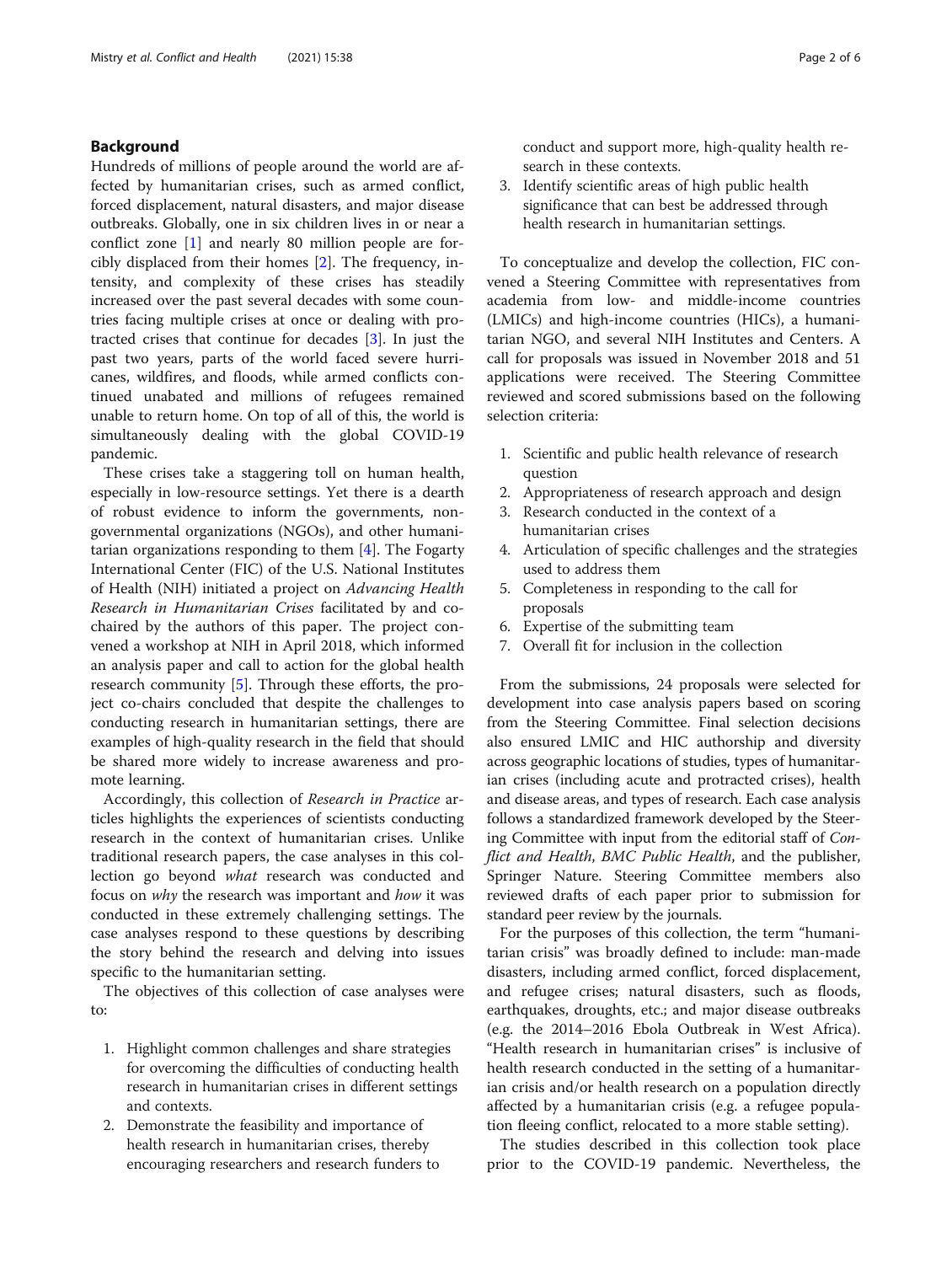experiences described are incredibly relevant as the humanitarian crises currently facing the world become more common, complex, and interrelated.

# Overview of papers

As of May 8, 2021, 18 papers have been published in the collection, with an additional 5 under review. One manuscript was not submitted by the author due to competing demands. Individual papers are published across two journals and a joint landing page for the collection is accessible at [https://www.biomedcentral.com/](https://www.biomedcentral.com/collections/lessonsfromthefield) [collections/lessonsfromthefield.](https://www.biomedcentral.com/collections/lessonsfromthefield) The landing page will be updated as manuscripts complete the review process.

Table [1](#page-3-0) and Fig. [1](#page-4-0) serve as guides to help readers navigate the full collection. As noted in Table [1,](#page-3-0) the selected case analyses cover humanitarian crises that impact a very broad range of disease and health risk factors. The collection spans acute and protracted crises in 27 countries, as indicated in Fig. [1.](#page-4-0) Several papers explored a specific area of health in multiple countries on different continents.

More than half of the collection involves forced displacement, conflict, or a combination of the two. Notably, several study populations were affected by more than one crisis simultaneously, such as facing an Ebola outbreak in war-torn Sierra Leone.

An understanding and appreciation for the local context and culture is important in global health and research conducted in humanitarian settings is no exception. All the research featured in this collection was conducted in partnership with local communities, governments, and research institutions based in the countries affected by the crisis. Of the 23 papers, 17 include at least one author from the affected country and seven were led by an author from the affected country. Five of the papers were led by an LMIC-based author and throughout the collection 43% of the authors were from LMICs.

Humanitarian research is often conducted in partnership with humanitarian organizations that are responding to the crisis at hand. In this collection, five papers were authored by humanitarian NGOs and others involved close partnership between local and international NGOs, government actors, and/or UN Agencies.

# **Discussion**

The case analyses in this collection largely responded to the first two objectives outlined in the Background section of this paper, highlighting the challenges and strategies of conducting research in humanitarian settings (objective 1) and demonstrating the feasibility and importance of this area of research (objective 2). The third objective, identifying scientific areas of high public health significance, was more difficult to realize by the authors and will be the focus of future work.

Readers should note that the collection is not necessarily representative of all research that is conducted in humanitarian settings. Rather, the collection was assembled through a selection process based on specific criteria to present a broad and diverse range of research, enabling readers to draw upon lessons and strategies that are most relevant to their work. Furthermore, the collection does not prescribe guidelines for conducting research in humanitarian settings. However, some general themes have emerged that are broadly applicable.

#### Need for research

First and foremost, there is a clear need for humanitarian health research. Several authors noted the limited evidence base in their area of study and all the studies in this collection aimed to address an evidence gap or need. There are many reasons for the limited evidence base in the humanitarian sector. For example, methodological limitations, ethical issues, security concerns, and logistical difficulties were identified as key barriers in the collection. Research teams developed strategies and formed partnerships to address these challenges and ultimately produced meaningful findings. While humanitarian health research is uniquely challenging, it is increasingly important and the evidence gaps in the field cannot be ignored. This collection makes a small contribution to this need, but much more should be done to improve the quantity and quality of research in humanitarian settings.

#### Importance of local communities

An important part of nearly every study in this collection was the engagement of affected populations and local communities in the research process. This is an increasingly significant aspect of all health research and becomes especially important when working with people dealing with severe trauma and disruption from a humanitarian crisis. Throughout the collection, different community engagement approaches were used to build trust, navigate ethical issues, and ensure that research findings would benefit communities affected by the crisis.

#### Partnership with humanitarian actors

Partnership with humanitarian actors, including local governments, local and international NGOs, and UN agencies, was found to be a critical strategy in the collection. NGOs led the research and writing for several cases in the collection. For many other cases, research was integrated into the response to a humanitarian crisis. Partnerships with humanitarian organizations were critical to addressing logistical and security challenges and improved the likelihood that research findings would be taken up and integrated into humanitarian policies and practices.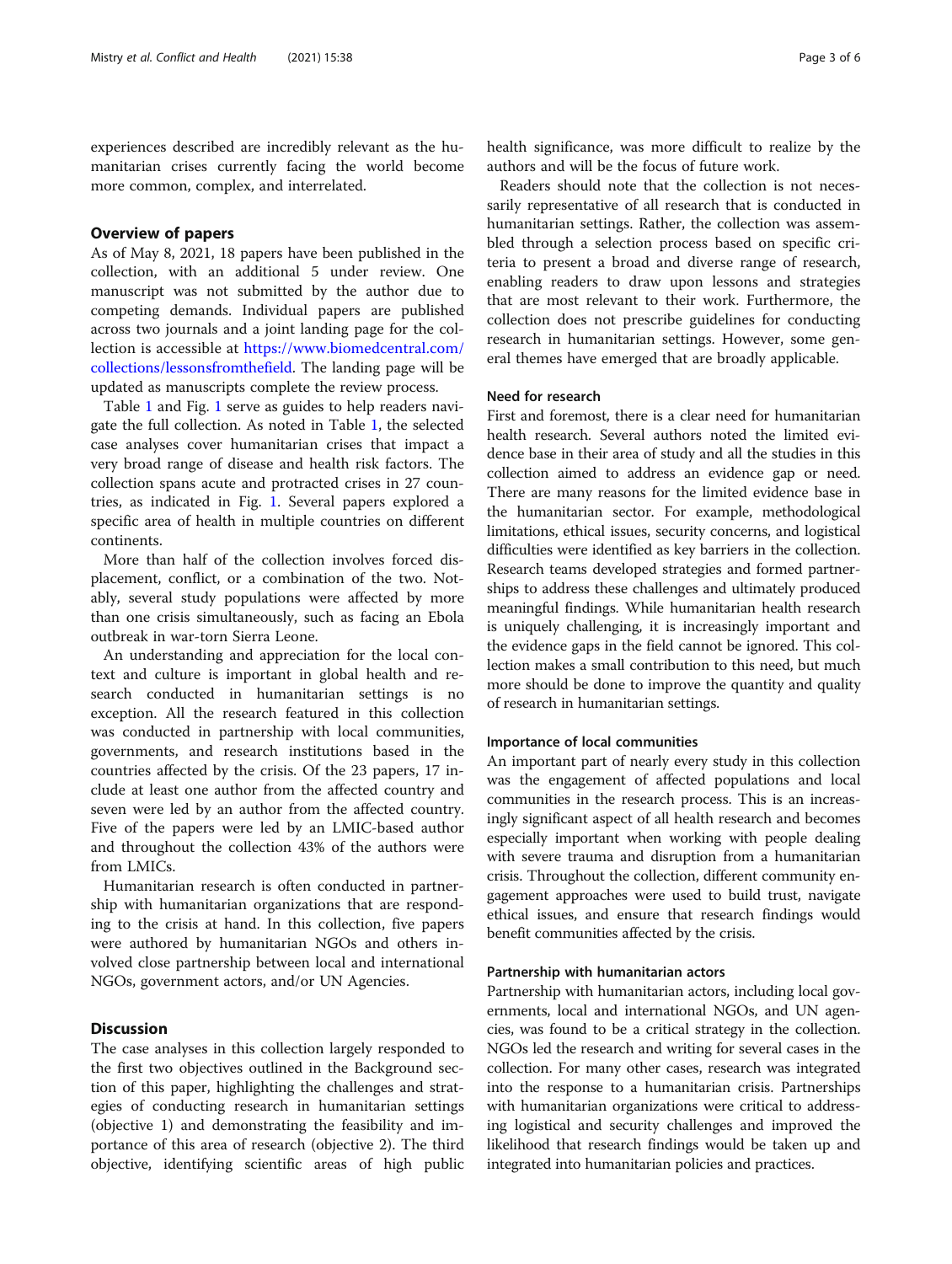# <span id="page-3-0"></span>Table 1 Collection papers by health area

| <b>Health Area</b>                       | Lead Author - Title                                                                                                                                                                                                                                                                 | Number on<br>Map $(Fig. 1)$ |
|------------------------------------------|-------------------------------------------------------------------------------------------------------------------------------------------------------------------------------------------------------------------------------------------------------------------------------------|-----------------------------|
| Aging                                    | Maestre, et al. - Research on aging during the Venezuelan humanitarian crisis: the experience of the<br>Maracaibo aging study                                                                                                                                                       | 1                           |
| <b>Environmental Health</b>              | Vega Ocasio, et al. - Conducting an immersive community-based assessment of post-hurricane ex-<br>perience among Puerto Ricans: lived experience of medical ecology in an environmental disaster<br>and migration                                                                   | 2                           |
| <b>Gender-Based Violence</b>             | Falb, et al. - Pre-positioning an evaluation of cash assistance programming in an acute emergency:<br>strategies and lessons learned from a study in Ragga Governorate, Syria                                                                                                       | 3                           |
| <b>Infectious Disease</b>                | Alva, et al. - Conducting mixed-methods research with Ebola survivors in a complex setting in Sierra 4<br>Leone                                                                                                                                                                     |                             |
|                                          | Ho, et al. - A Mixed-methods Investigation to Understand and Improve the Scaled-up Infection Preven-<br>tion and Control in Primary Care Health Facilities During the Ebola Virus Disease Epidemic in Sierra<br>Leone (submitted)                                                   | 5                           |
|                                          | Oloruntoba, et al. - A case study approach to assess routine childhood immunization coverage of<br>populations in an internally displaced persons (IDP) camp in northeastern Nigeria (submitted)                                                                                    | 6                           |
| <b>Palliative Care</b>                   | de Laat, et al. - A case analysis of partnered research on palliative care for refugees in Jordan and<br>Rwanda                                                                                                                                                                     | 7                           |
| <b>Maternal and Child</b><br>Health      | Gaffey, et al. - Researching the delivery of health and nutrition interventions for women and<br>children in the context of armed conflict: lessons on research challenges and strategies from<br>BRANCH Consortium case studies of Somalia, Mali, Pakistan and Afghanistan         | 8                           |
|                                          | Iellamo, et al. - Breastfeeding knowledge of mothers in protracted crises: the Gaza Strip example                                                                                                                                                                                   | 9                           |
|                                          | Lasater, et al. - Lessons learned evaluating the baby friendly spaces program for south Sudanese<br>refugees in Gambella, Ethiopia: strengthening research and programmatic partnerships to address<br>maternal and child health and psychosocial needs in humanitarian emergencies | 10                          |
|                                          | Sami, et al. - An analytic perspective of a mixed methods study during humanitarian crises in South<br>Sudan: translating facility- and community-based newborn guidelines into practice                                                                                            | 11                          |
|                                          | Tounkara, et al. - A health system intervention in a humanitarian crisis situation in Mali (submitted)                                                                                                                                                                              | 12                          |
| <b>Mental Health</b>                     | Betancourt, et al. - The intergenerational impact of war on mental health and psychosocial<br>wellbeing: lessons from the longitudinal study of war-affected youth in Sierra Leone                                                                                                  | 13                          |
|                                          | Caman, et al. - Mental health research among refugees in Turkey (submitted)                                                                                                                                                                                                         | 14                          |
|                                          | Padmavati, et al. - Learnings from conducting mental health research during 2004 tsunami in Tamil<br>Nadu, India                                                                                                                                                                    | 15                          |
|                                          | Panter-Brick, et al. - Measuring the psychosocial, biological, and cognitive signatures of profound<br>stress in humanitarian settings: impacts, challenges, and strategies in the field                                                                                            | 16                          |
|                                          | Poole, et al. - A combination sampling approach for epidemiologic research in humanitarian<br>settings: a case analysis of a study of depressive disorder prevalence among refugees in Greece                                                                                       | 17                          |
|                                          | Weine, et al. - Conducting research on building psychosocial support for Syrian refugee families in a<br>humanitarian emergency                                                                                                                                                     | 18                          |
| <b>Sexual and Reproductive</b><br>Health | Ahmed, et al. - Challenges and strategies in conducting sexual and reproductive health research<br>among Rohingya refugees in Cox's Bazar, Bangladesh                                                                                                                               | 19                          |
| Water, Sanitation and<br>Hygiene (WASH)  | Lantagne, et al. - Lessons learned from conducting six multi-country mixed-methods effectiveness<br>research studies on water, sanitation, and hygiene (WASH) interventions in humanitarian response                                                                                | 20                          |
|                                          | Salih, et al. - Efficiency of well-tank-faucet system chlorination to control water-related ailments in a<br>low-resource humanitarian setting in Sudan (submitted)                                                                                                                 | 21                          |
|                                          | Yimer, et al. - Community engagement and building trust to resolve ethical challenges during<br>humanitarian crises: experience from the CAGED study                                                                                                                                | 22                          |
| <b>Multiple Conditions</b>               | Guha-Sapir, et al. - Challenges in public health and epidemiology research in humanitarian settings:<br>experiences from the field                                                                                                                                                  | 23                          |

# Conclusion: Who can benefit from this collection

The papers in this collection follow a new "Research in Practice" format developed by Springer Nature that is relevant to a broader audience than more traditional research articles.

A key audience for this collection is the global health teaching and learning community. Unique skills are required to navigate challenges that researchers face in humanitarian settings. Our hope is that educators, trainers, and mentors will use this collection to draw examples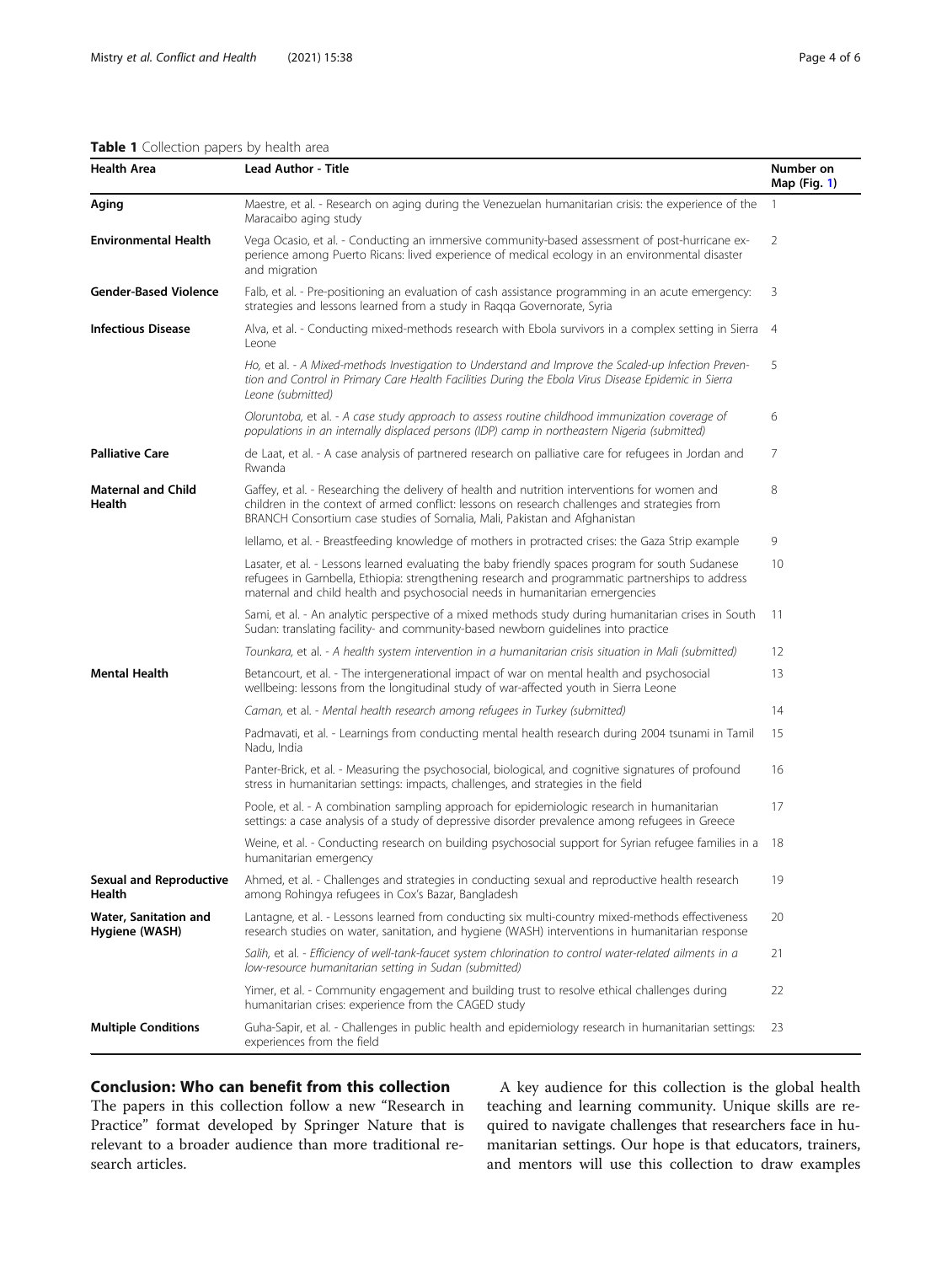<span id="page-4-0"></span>

from as they teach, train, and mentor the next generations of global health and humanitarian health researchers. This collection is ideal for trainees in LMICs as well as trainees studying global health in HIC institutions. The case analysis framework can facilitate discussions about scientific research questions, impact on public health practice, and methods best suited to humanitarian settings. In particular, we hope that this collection can provoke lively discussion among trainees about equitable partnerships in humanitarian research and broader questions of who benefits from humanitarian health research. We hope that the collection can spur dialogue between trainees in high-resource settings and those in regions affected by humanitarian crises. The recent COVID-19 pandemic has demonstrated that the researchers in U.S. and other high-income countries can learn a great deal about humanitarian health research and practice from colleagues in the Global South [[6,](#page-5-0) [7](#page-5-0)].

In addition, this collection is intended to benefit organizations responding to humanitarian crises, such as governments, NGOs, and international agencies. Non-academic organizations are increasingly leading innovation in assessment of humanitarian health needs and evaluation of interventions. We hope that these real-time innovations will advance research practice and theory for humanitarian health. Our hope is that these organizations can use the collection to consider how research can help inform and improve their work and how their work can advance the feasibility, acceptability, and public health benefit of research. We hope that the collection contributes to strengthening existing partnerships and building new

collaborations among humanitarian actors and academic researchers.

Another audience for this collection is the broader global health research community. Our hope is that researchers, funders, and other stakeholders may use the collection to stimulate dialogue around key scientific research questions and better appreciate the importance of conducting research in humanitarian crises in the context of achieving broader global health goals. Efforts focused on humanitarian health research are vital to determine if evidence supports assumptions in the field and to generate novel insights to guide future responses to disasters, war, and pandemics  $[8]$  $[8]$ . Humanitarian health research presents unique challenges but should not be treated as an outlier or separate field of study. Rather, it should be considered an integral part of the field of global health.

#### **Abbreviations**

FIC: Fogarty International Center; HIC: High-income countries; IDP: Internally displaced persons; LMIC: Low- and middle-income countries; NGO: Nongovernmental organizations; NIH: U.S. National Institutes of Health

#### Acknowledgements

The publication of all of the papers in this collection was supported by the Fogarty International Center of the US National Institutes of Health. We thank the authors of each of the papers for their contributions, the editorial teams of Conflict and Health and BMC Public Health for their partnership, and the members of the Steering Committee, listed below, for sharing their expertise. Steering Committee

Nalini Anand, Fogarty International Center (FIC), NIH. Blythe Beecroft, Fogarty International Center (FIC), NIH. Seydou Doumbia, University of Bamako, Mali. Rita Giacaman, Birzeit University, Birzeit, West Bank. Brandon Kohrt, George Washington University.